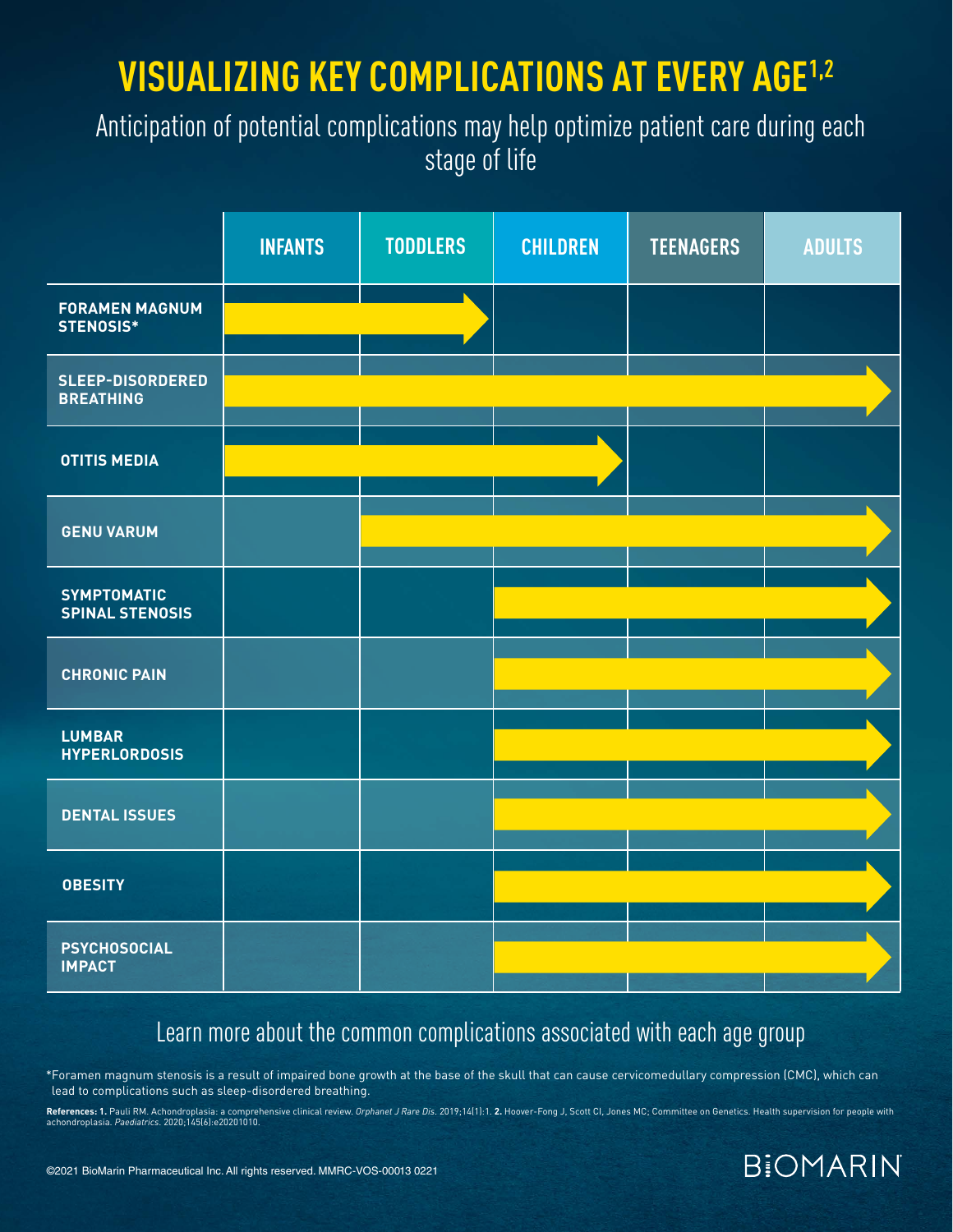

#### Infants

Knowing what to look for is key to proactive management, which may help mitigate complications and set proper expectations. Complications in infants may require specialized medical management, so it may be important that pediatricians partner with a physician with expertise in skeletal dysplasia, and provide referrals to the necessary specialists.<sup>1</sup>

**Adapted from "Health Supervision for People With Achondroplasia" published by the American Academy of Pediatrics. These are potential complications—individual experience will vary. For diagnosis and management, please follow clinical judgement.** 

| <b>Potential Complication</b>                                                                                | <b>Proactive Monitoring</b>                                                                                                                                                                                                                          | <b>Referral Specialist</b>                                                                                                     |
|--------------------------------------------------------------------------------------------------------------|------------------------------------------------------------------------------------------------------------------------------------------------------------------------------------------------------------------------------------------------------|--------------------------------------------------------------------------------------------------------------------------------|
| Cervicomedullary<br>compression (CMC) <sup>2</sup>                                                           | Cranial imaging if CMC is<br>suggested in history, neurologic<br>exam, and/or sleep study <sup>2</sup>                                                                                                                                               | Neurologist/Pediatric Neurosurgeon <sup>2</sup>                                                                                |
| Sleep-disordered breathing <sup>1</sup>                                                                      | Polysomnography <sup>1</sup>                                                                                                                                                                                                                         | Neurologist/Pediatric Neurosurgeon <sup>1</sup> ,<br>Pediatric Pulmonologist <sup>1</sup> ,<br>Sleep Specialist <sup>1</sup>   |
| Central sleep apnea <sup>3</sup>                                                                             | Polysomnography <sup>1,2</sup>                                                                                                                                                                                                                       | Neurologist/Pediatric Neurosurgeon <sup>2</sup> ,<br>Pediatric Pulmonologist <sup>1,2</sup> ,<br>Sleep Specialist <sup>1</sup> |
| Hydrocephalus <sup>1</sup>                                                                                   | Monitor with achondroplasia-<br>specific occipital-frontal<br>circumference (OFC) charts <sup>1,2</sup>                                                                                                                                              | Neurologist/Pediatric Neurosurgeon <sup>1</sup>                                                                                |
| Hypotonia <sup>1</sup>                                                                                       | Assess for "floppiness," weakness,<br>sustained lower extremity clonus,<br>asymmetric reflexes, or choking or<br>gagging with eating <sup>1</sup>                                                                                                    | Neurologist/Pediatric Neurosurgeon <sup>1</sup> ,<br>Physical Therapist <sup>3</sup>                                           |
| Otitis media (OM) <sup>1</sup>                                                                               | Annual hearing assessment <sup>1</sup><br>Recurrent OM may require<br>assessment for surgical drainage <sup>3</sup>                                                                                                                                  | Otolaryngologist <sup>2</sup> , Audiologist <sup>1</sup> ,<br>Speech Therapist <sup>1</sup>                                    |
| Kyphosis <sup>1</sup>                                                                                        | Monitor for developmental<br>delays in motor skill acquisition<br>(compared with other children<br>with achondroplasia) if persistent<br>after walking. Counsel against<br>unsupported sitting and devices<br>that cause curved sitting <sup>1</sup> | Pediatric Orthopedist <sup>1</sup> ,<br>Physical Therapist <sup>3</sup> ,<br>Occupational Therapist <sup>3</sup>               |
| <b>Risk of sudden death</b><br>$2^{\%}$ to $7.5^{\%}$<br>due to CMC at the<br>foramen magnum <sup>4-6</sup>  |                                                                                                                                                                                                                                                      | Neurologist/<br>Neurosurgeon<br>Pulmonologist<br><b>Sleep Specialist</b>                                                       |
| <10% of children<br>may require surgical<br>10 <sup>%</sup><br>enlargement of<br>foramen magnum <sup>7</sup> | Physical Therapist<br>Occupational Therapist                                                                                                                                                                                                         | Otolaryngologist<br>Audiologist<br>Speech Therapist<br>Orthopedist/<br>Orthopedic Surgeon                                      |

**References: 1.** Hoover-Fong J, Scott CI, Jones MC; Committee on Genetics. Health supervision for people with achondroplasia. *Pediatrics*. 2020;145(6):e20201010. **2.** Wright MJ, Irving MD. Clinical management of achondroplasia. *Arch Dis Child*. 2012;97(2):129-134. **3.** Ireland PJ, Pacey V, Zankl A, Edwards P, Johnston LM, Savarirayan R. Optimal management of complications associated with achondroplasia. *Appl Clin Genet.* 2014;7:117-125. 4. Ednick M, Tinkle BT, Phromchairak J, Egelhoff J, Amin R, Simakajornboon N. Sleep-related respiratory abnormalities<br>and arousal pattern in achondroplasia **6.** Hecht JT, Francomano CA, Horton WA, Annegers JF. Mortality in achondroplasia. *Am J Hum Genet*. 1987;41(3):454-464. **7.** Matsushita T, Wilcox WR, Chan YY, et al. FGFR3 promotes synchondrosis closure and fusion of ossification centers through the MAPK pathway. *Hum Mol Genet*. 2009;18(2):227-240.

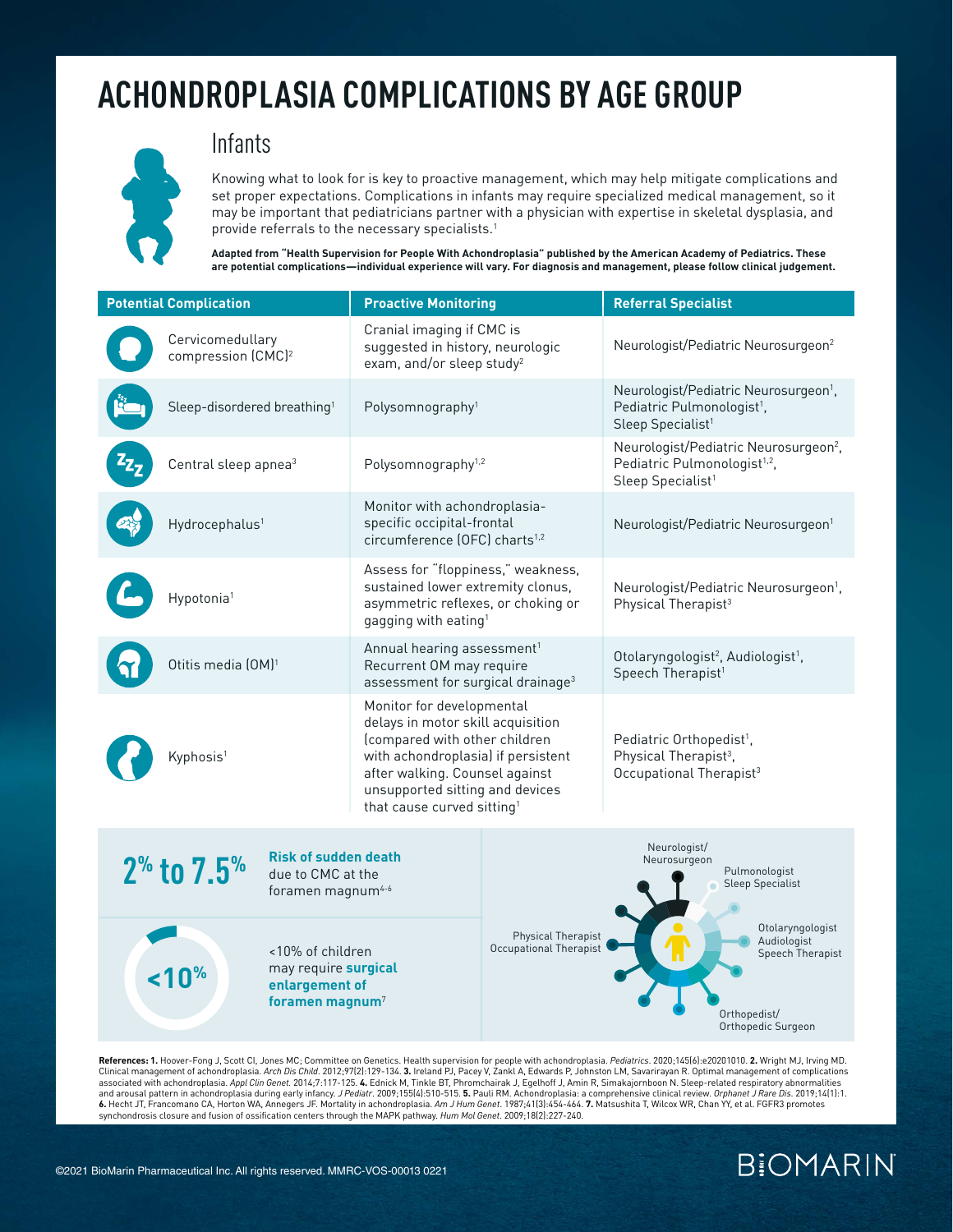

#### **Toddlers**

As toddlers begin to speak and stand, additional complications may become more apparent. Knowing what to look for is key to proactive management, which may help mitigate complications and set proper expectations.

**Adapted from "Health Supervision for People With Achondroplasia" published by the American Academy of Pediatrics. These are potential complications—individual experience will vary. For diagnosis and management, please follow clinical judgement.** 

| <b>Potential Complication</b> |                                                                                  | <b>Proactive Monitoring</b>                                                                                                     | <b>Referral Specialist</b>                                                                                                       |  |
|-------------------------------|----------------------------------------------------------------------------------|---------------------------------------------------------------------------------------------------------------------------------|----------------------------------------------------------------------------------------------------------------------------------|--|
|                               | Cervicomedullary<br>compression (CMC) <sup>1</sup>                               | Cranial imaging if CMC is<br>suggested in history, neurologic<br>exam, and/or sleep study <sup>1</sup>                          | Neurologist/Pediatric Neurosurgeon <sup>1</sup>                                                                                  |  |
|                               | Central sleep apnea <sup>1</sup>                                                 | Repeat polysomnography<br>if worsening snoring, abnormal<br>daytime tiredness, or slow<br>developmental progress <sup>1,2</sup> | Neurologist/Pediatric Neurosurgeon <sup>1</sup> ,<br>Pediatric Pulmonologist <sup>1,2</sup>                                      |  |
|                               | Sleep-disordered breathing <sup>2</sup><br>Upper airway obstruction <sup>1</sup> | Repeat polysomnography<br>if worsening snoring, abnormal<br>daytime tiredness, or slow<br>developmental progress <sup>1,2</sup> | Pediatric Otorhinolaryngologic<br>Surgeon <sup>1</sup> , Pediatric Pulmonologist <sup>2</sup> ,<br>Sleep Specialist <sup>2</sup> |  |
|                               | Otitis media (OM)<br>Hearing impairments <sup>2</sup>                            | Annual hearing assessment <sup>2</sup><br>Recurrent OM may require<br>assessment for surgical drainage <sup>3</sup>             | Otolaryngologist <sup>2</sup> , Audiologist <sup>2</sup> ,<br>Speech Therapist <sup>2</sup>                                      |  |
|                               | Speech difficulties <sup>2</sup>                                                 | Perform a speech evaluation<br>at no later than 2 years of age <sup>2</sup>                                                     | Speech Therapist <sup>2</sup>                                                                                                    |  |
|                               | Kyphosis <sup>2</sup>                                                            | Monitor for shift from kyphosis to<br>hyperlordosis with walking <sup>1</sup>                                                   | Pediatric Orthopedist <sup>1</sup> ,<br>Physical Therapist <sup>3</sup>                                                          |  |
|                               | Genu varum <sup>2</sup>                                                          | Perform physical examination <sup>2</sup>                                                                                       | Pediatric Orthopedist <sup>1</sup>                                                                                               |  |



**References: 1.** Wright MJ, Irving MD. Clinical management of achondroplasia. *Arch Dis Child*. 2012;97(2):129-134. **2.** Hoover-Fong J, Scott CI, Jones MC; Committee on Genetics. Health supervision for people with achondroplasia. *Pediatrics.* 2020;145(6):e20201010. **3.** Ireland PJ, Pacey V, Zankl A, Edwards P, Johnston LM, Savarirayan R. Optimal management of<br>complications associated with achondroplasia. achondroplasia. *Am J Hum Genet*. 1987;41(3):454-464.

### **BIOMARIN**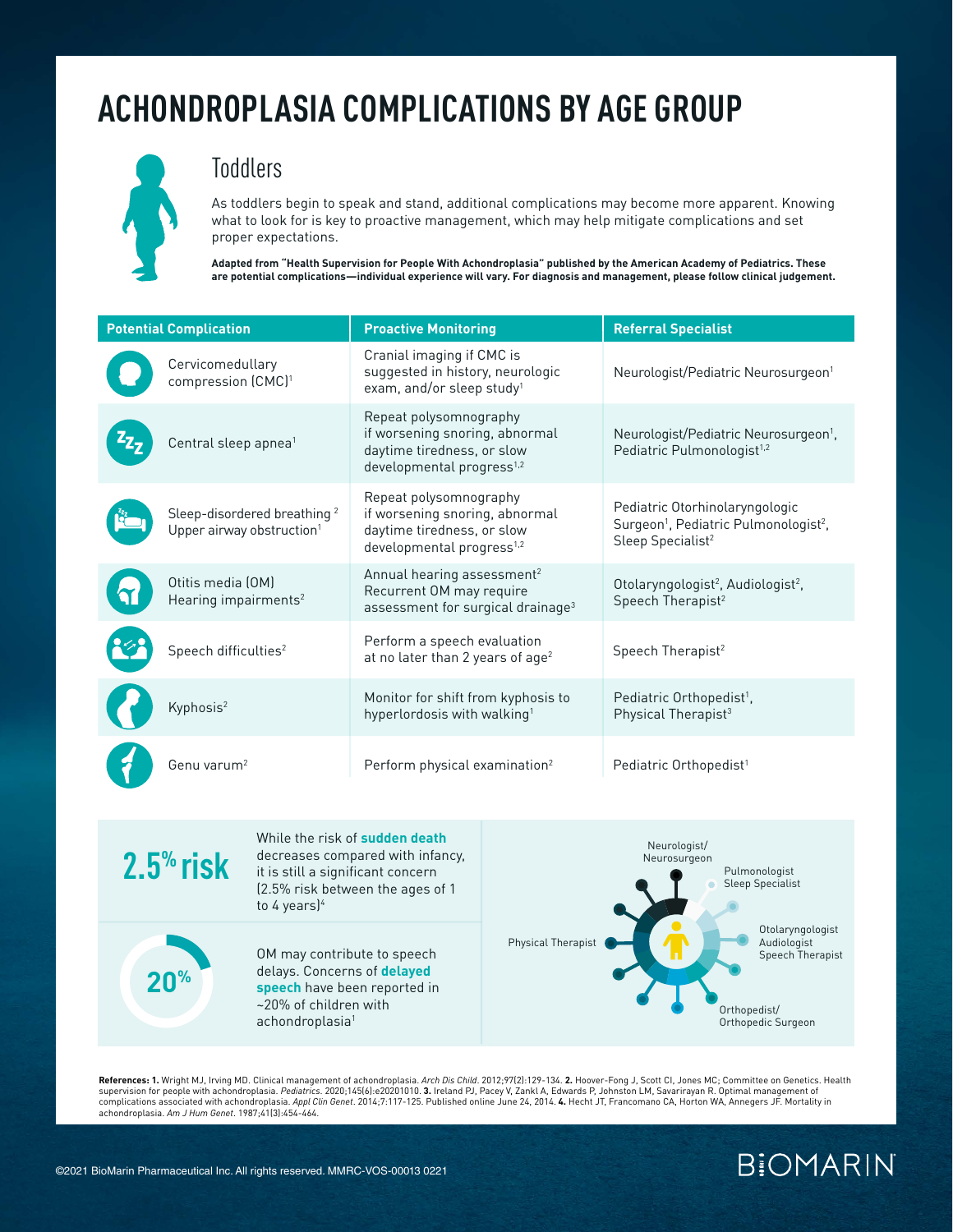#### Children

Throughout childhood, it's important to keep an eye out for otolaryngologic, respiratory, and orthopedic issues as they can delay developmental milestones, such as speech and mobility, if left untreated.

**Adapted from "Health Supervision for People With Achondroplasia" published by the American Academy of Pediatrics. These are potential complications—individual experience will vary. For diagnosis and management, please follow clinical judgement.** 

| <b>Potential Complication</b>                                                                                                                                  |                                      | <b>Proactive Monitoring</b>                                                                  |                                                                                                                                                                                                                                             | <b>Referral Specialist</b>                                  |                                                                                             |  |
|----------------------------------------------------------------------------------------------------------------------------------------------------------------|--------------------------------------|----------------------------------------------------------------------------------------------|---------------------------------------------------------------------------------------------------------------------------------------------------------------------------------------------------------------------------------------------|-------------------------------------------------------------|---------------------------------------------------------------------------------------------|--|
|                                                                                                                                                                | Obstructive sleep apnea <sup>1</sup> |                                                                                              | Monitor for increased snoring,<br>recurrent nighttime awakening.<br>Polysomnography if obstructive<br>sleep apnea is suspected <sup>1</sup>                                                                                                 |                                                             | Pediatric Pulmonologist <sup>1</sup> ,<br>Sleep Specialist <sup>1</sup>                     |  |
|                                                                                                                                                                | Hearing impairments <sup>2</sup>     |                                                                                              | Annual hearing assessment.<br>Recurrent otitis media and<br>subsequent hearing loss are the<br>main cause of delayed verbal<br>comprehension <sup>1,2</sup>                                                                                 |                                                             | Otolaryngologist <sup>1</sup> , Audiologist <sup>1</sup> ,<br>Speech Therapist <sup>1</sup> |  |
|                                                                                                                                                                | Orthodontic issues <sup>1</sup>      |                                                                                              | Evaluate for malocclusion.<br>crowded teeth, narrow upper jaw,<br>and crossbite <sup>3</sup>                                                                                                                                                |                                                             | Dentist <sup>3</sup> , Orthodontist <sup>3</sup>                                            |  |
| Lumbar spinal stenosis<br>(10 to 14 years) <sup>2</sup>                                                                                                        |                                      | Check deep tendon reflexes yearly<br>for asymmetry or increased reflexes <sup>1</sup>        |                                                                                                                                                                                                                                             | Pediatric Orthopedist <sup>1</sup>                          | Neurologist/Pediatric Neurosurgeon <sup>2</sup> ,                                           |  |
| Lumbar hyperlordosis <sup>1</sup>                                                                                                                              |                                      | Assess for hip flexion contractures <sup>1</sup>                                             |                                                                                                                                                                                                                                             | Physical Therapist or Pediatric<br>Orthopedist <sup>1</sup> |                                                                                             |  |
|                                                                                                                                                                | Genu varum <sup>1</sup>              |                                                                                              | Assess every 1 to 2 years or sooner<br>if problems occur <sup>1</sup>                                                                                                                                                                       |                                                             | Pediatric Orthopedist <sup>1</sup>                                                          |  |
|                                                                                                                                                                | Obesity <sup>1</sup>                 |                                                                                              | Monitor weight <sup>1</sup>                                                                                                                                                                                                                 |                                                             | Nutritionist <sup>1,2</sup> , Dietitian <sup>1,2</sup>                                      |  |
| Psychosocial impact <sup>2</sup>                                                                                                                               |                                      | Check on social adaptation <sup>1</sup>                                                      |                                                                                                                                                                                                                                             | Psychologist <sup>4</sup> , Psychiatrist <sup>4</sup>       |                                                                                             |  |
| <b>Obstructive sleep apnea</b><br>20 <sup>%</sup> to 54 <sup>%</sup><br>(OSA) is the most common<br>respiratory disorder in children<br>with achondroplasia5,6 |                                      |                                                                                              | Neurologist/<br>Neurosurgeon<br>Pulmonologist<br>Dentist<br><b>Sleep Specialist</b><br>Orthodontist<br>Physical Therapist<br>Audiologist<br>Nutritionist<br>Dietitian<br>Psychologist<br>Orthopedist/<br>Psychiatrist<br>Orthopedic Surgeon |                                                             |                                                                                             |  |
| 10% of children with<br>0 <sup>%</sup><br>in childhood <sup>7</sup>                                                                                            |                                      | achondroplasia are found to<br>have excessive weight gain,<br>suggesting that obesity starts |                                                                                                                                                                                                                                             |                                                             | Otolaryngologist<br>Speech Therapist                                                        |  |

**References: 1.** Hoover-Fong J, Scott CI, Jones MC; Committee on Genetics. Health supervision for people with achondroplasia. *Pediatrics.* 2020;145(6):e20201010. **2.** Wright MJ, Irving<br>MD. Clinical management of achondrop multicentre patient review. *J Med Genet*. 1998;35(9):705-712. 4. Unger S, Bonafé L, Gouze E. Current care and investigational therapies in achondroplasia. *Curr Osteoporos Rep.*<br>2017;15(2):53-60. 5. Onodera K, Sakata H, N sleep apnea in children with achondroplasia: investigation and treatment outcomes. *Sleep Breath.* 2011;15(4):755-761. **7.** Hecht JT, Hood OJ, Schwartz RJ, Hennessey JC, Bernhardt BA,<br>Horton WA. Obesity in achondroplasia.

### **BiOMARIN**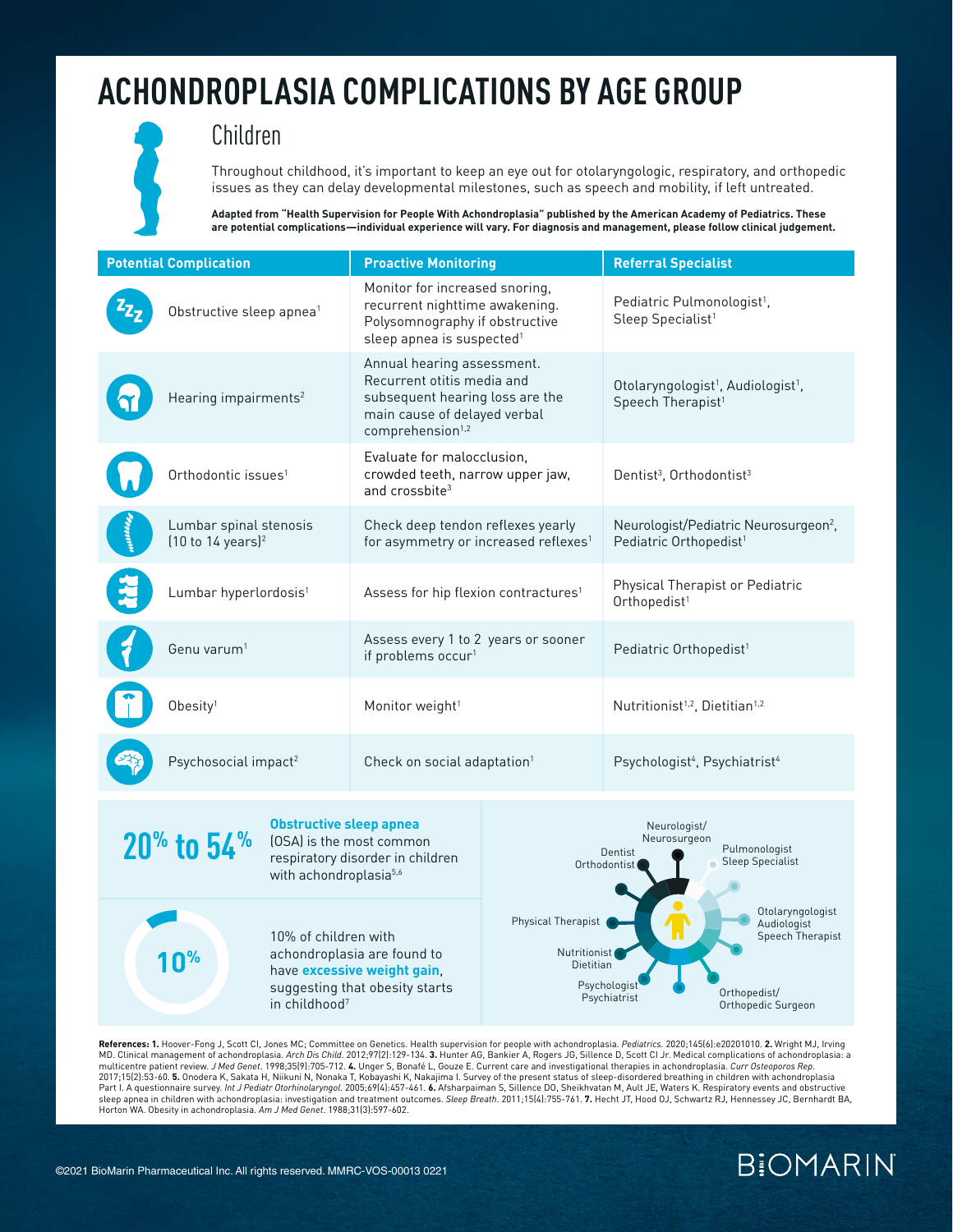

#### **Teenagers**

While certain medical complications may persist into the teenage years, the psychosocial and functional implications of living with achondroplasia may become more pronounced. Knowing what to look for is key to proactive management.

**Adapted from "Health Supervision for People With Achondroplasia" published by the American Academy of Pediatrics. These are potential complications—individual experience will vary. For diagnosis and management, please follow clinical judgement.** 

| <b>Potential Complication</b> |                                  | <b>Proactive Monitoring</b>                                                                                                                                                                                        | <b>Referral Specialist</b>                                           |
|-------------------------------|----------------------------------|--------------------------------------------------------------------------------------------------------------------------------------------------------------------------------------------------------------------|----------------------------------------------------------------------|
|                               | Hearing impairments <sup>1</sup> | Annual hearing assessment <sup>2</sup>                                                                                                                                                                             | Otolaryngologist <sup>1,2</sup>                                      |
|                               | Spinal stenosis <sup>1</sup>     | Complete a general and<br>neurologically oriented physical<br>examination. Monitor for any signs<br>or symptoms of nerve compression<br>and check deep tendon reflexes,<br>tone, and sensory findings <sup>2</sup> | Neurologist/Neurosurgeon <sup>1</sup>                                |
|                               | Chronic pain <sup>2</sup>        | Evaluate for pain and its effects on<br>daily life and physical activity <sup>2</sup>                                                                                                                              | Orthopedic Surgeon <sup>3</sup> .<br>Physical Therapist <sup>3</sup> |
|                               | Psychosocial impact <sup>1</sup> | Check in on social adaptation <sup>2</sup>                                                                                                                                                                         | Psychologist <sup>4</sup> , Psychiatrist <sup>4</sup>                |



**References: 1.** Wright MJ, Irving MD. Clinical management of achondroplasia. *Arch Dis Child*. 2012;97(2):129-134. **2.** Hoover-Fong J, Scott CI, Jones MC; Committee on Genetics. Health supervision for people with achondroplasia. *Pediatrics*. 2020;145(6):e20201010. **3.** Ain MC, Abdullah MA, Ting BL, et al. Progression of low back and lower extremity pain in a cohort of patients with achondroplasia. *J Neurosurg Spine.* 2010;13(3):335-340. **4.** Unger S, Bonafé L, Gouze E. Current care and investigational therapies in achondroplasia. *Curr Osteoporos Rep.*<br>2017;15(2):53-60. **5.** Fredwall S *Orphanet J Rare Dis.* 2020;15(1):123. **6.** Hunter AG, Bankier A, Rogers JG, Sillence D, Scott CI Jr. Medical complications of achondroplasia: a multicentre patient review. *J Med Genet*. 1998;35(9):705-712.

### **BIOMARIN**